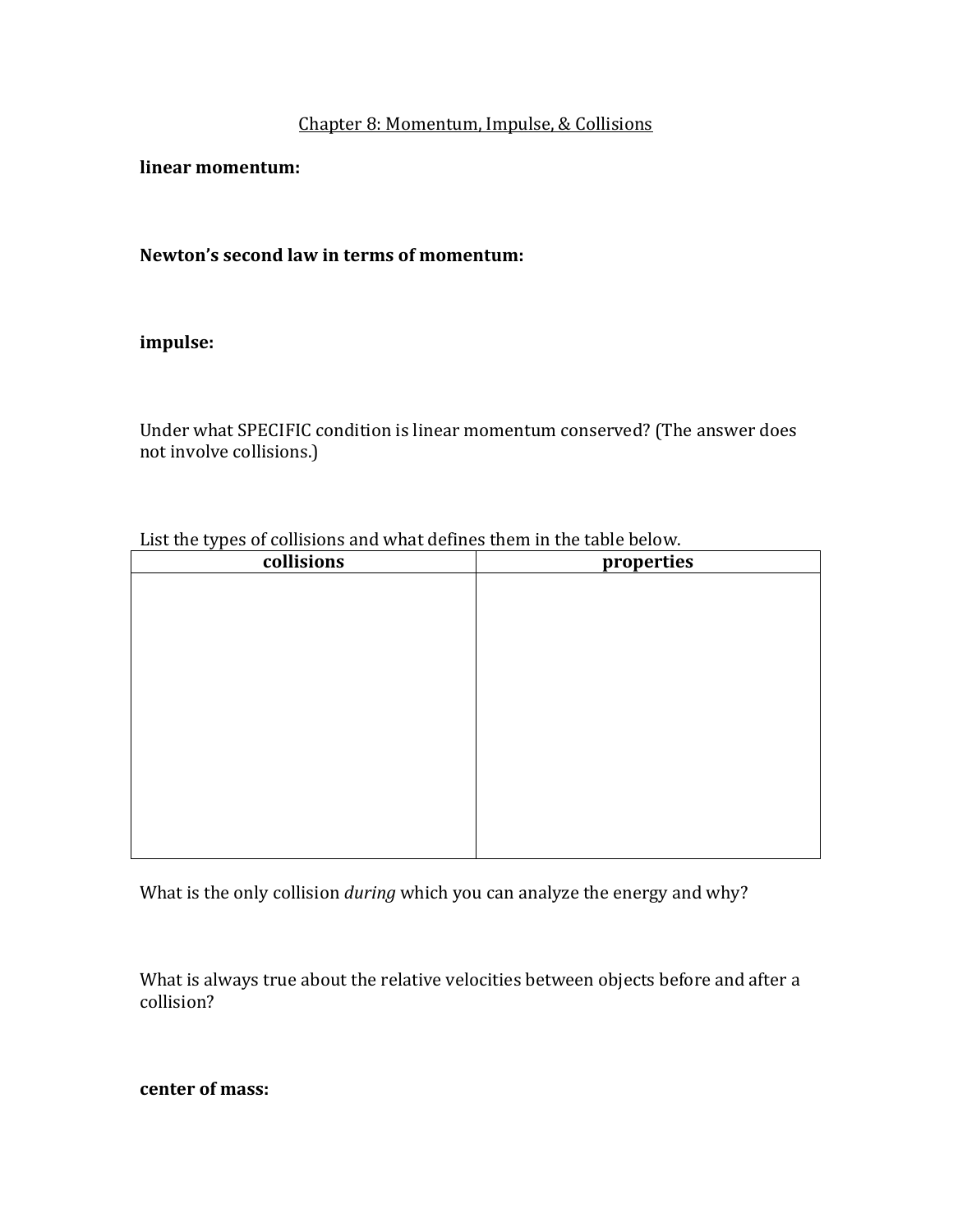Why is the center of mass of a collection of particles or an extended, rigid body significant?

## **Examples: 8**

\* I also recommend you do at least one problem from each section at the end of the chapter in your University Physics book.

**Ex:** 8.1 A cannonball is fired with an initial velocity *v* at an angle  $\theta$  with the horizontal. At the top of the trajectory, the shell explodes into two fragments of equal mass. One fragment, whose speed immediately after the explosion is zero, falls vertically. How far from the cannon does the other fragment land? Ignore air resistance.



 $(If v = 20 m/s, \theta = 60^{\circ}, then x = 53 m.)$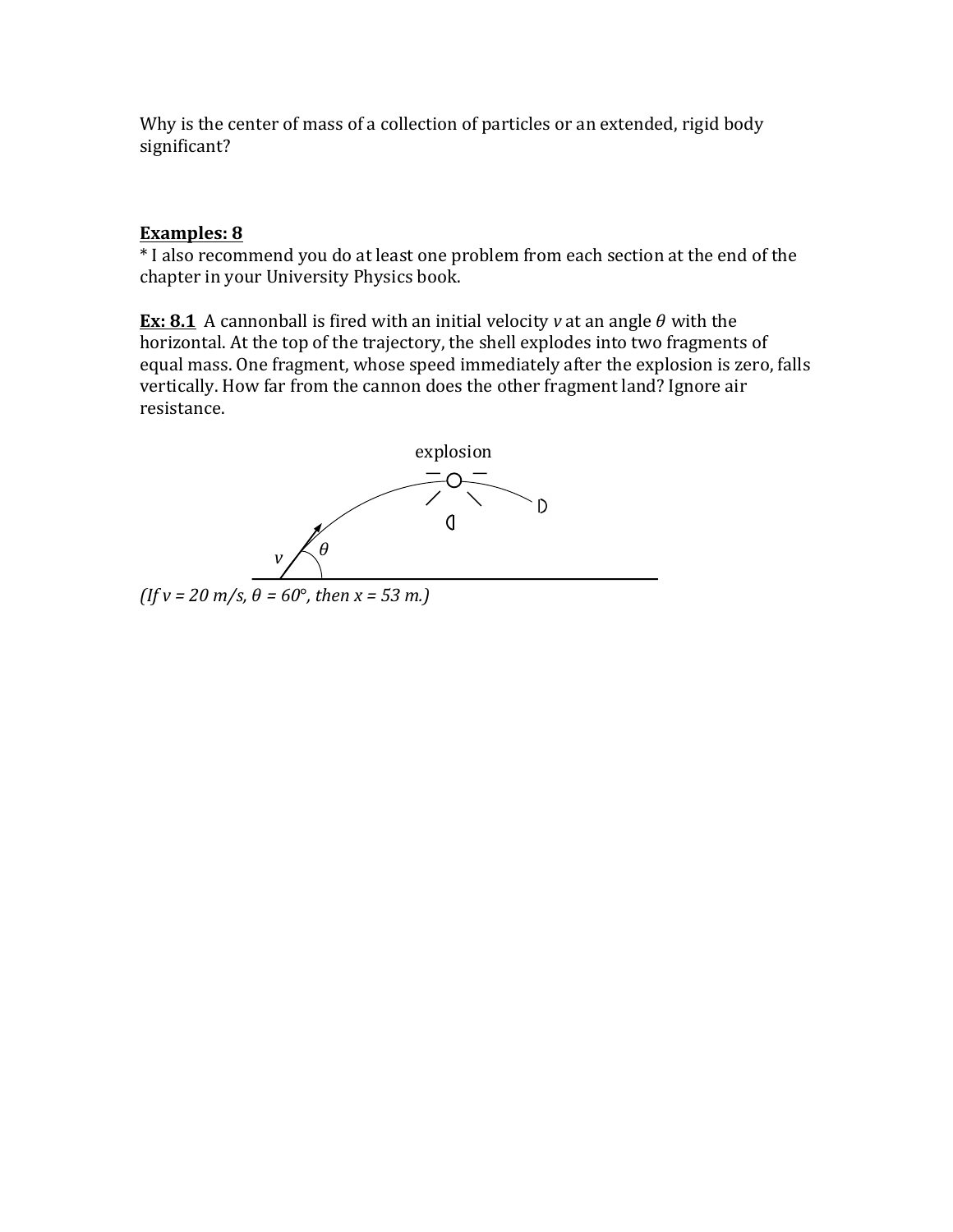**Ex:** 8.2 A body of mass *m* is moving through space in one dimension with a speed of 2*v* when, due to an internal explosion, it breaks into three parts. One part, with a mass of  $\frac{1}{2}m$  moves away from the point of explosion with a speed of *v* perpendicular to the original direction of velocity. A second part with a mass of  $\frac{1}{5}m$  moves in the negative direction of the original velocity with a speed of 5v. a. What is the velocity of the third part?

b. How much energy is released in the explosion? Ignore effects due to gravity.  $($ *If*  $m = 20.0 \text{ kg}, v = 100 \text{ m/s}$  *in the positive x-direction, then a.*  $v_{3x} = 1.00 \times 10^3 \text{ m/s}, v_{3y} =$  $-167 \text{ m/s}$ , or  $v_3 = 1.01 \times 10^3 \text{ m/s}$ ,  $\theta = 9.48^\circ$ below the x-axis; *b.*  $\Delta K = 3.23 \times 10^6$  *J.*)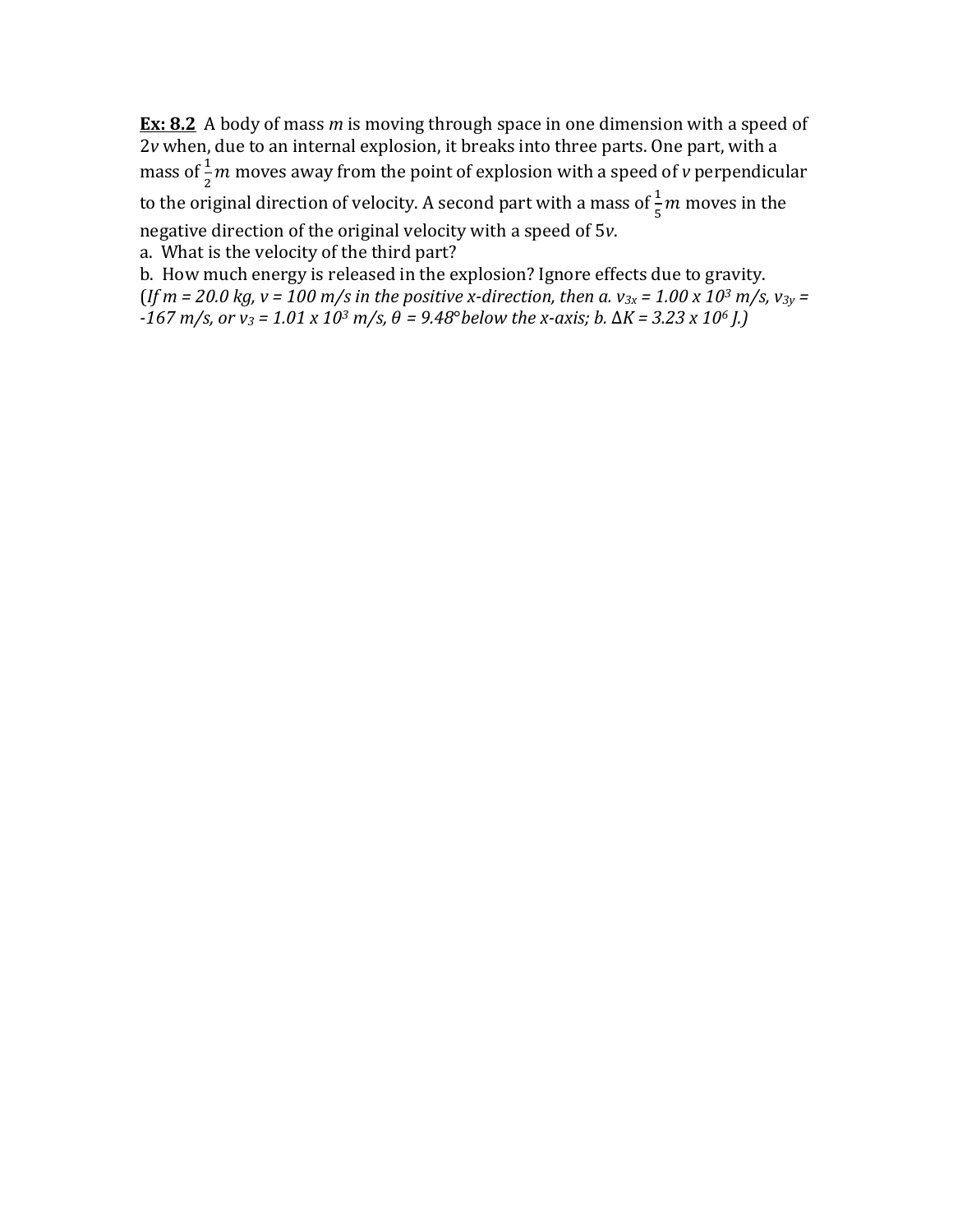**Ex: 8.3** After a completely inelastic collision, two objects of the same mass and same  $\overline{\text{initial}}$  speed move away together at half their initial speed. Find the angle between the initial velocities of the objects. Ignore external forces such as gravity.  $(\theta = 120^{\circ})$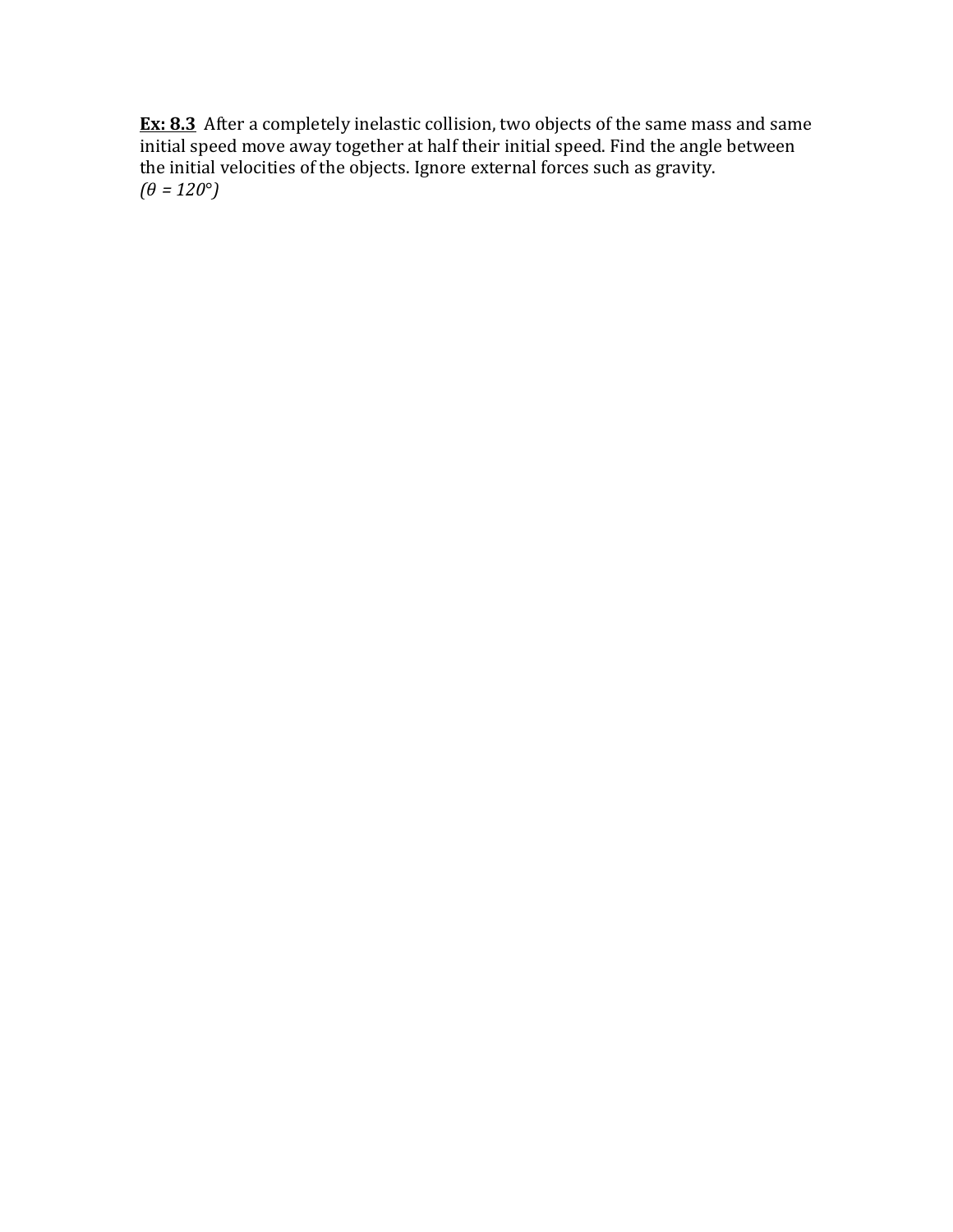### Chapter 9: Rotation of Rigid Bodies

**rigid body:**

#### **angular velocity:**

How do you determine the direction of angular velocity?

## **angular acceleration:**

How do you determine the direction of angular acceleration? (We did not cover this in class.)

List the constant angular acceleration equations.

Give the equation of linear speed in terms of angular speed.

Give the equation of linear acceleration in terms of angular acceleration.

Give the equation of centripetal acceleration in terms of angular velocity.

**moment** of inertia:

**rotational kinetic energy:**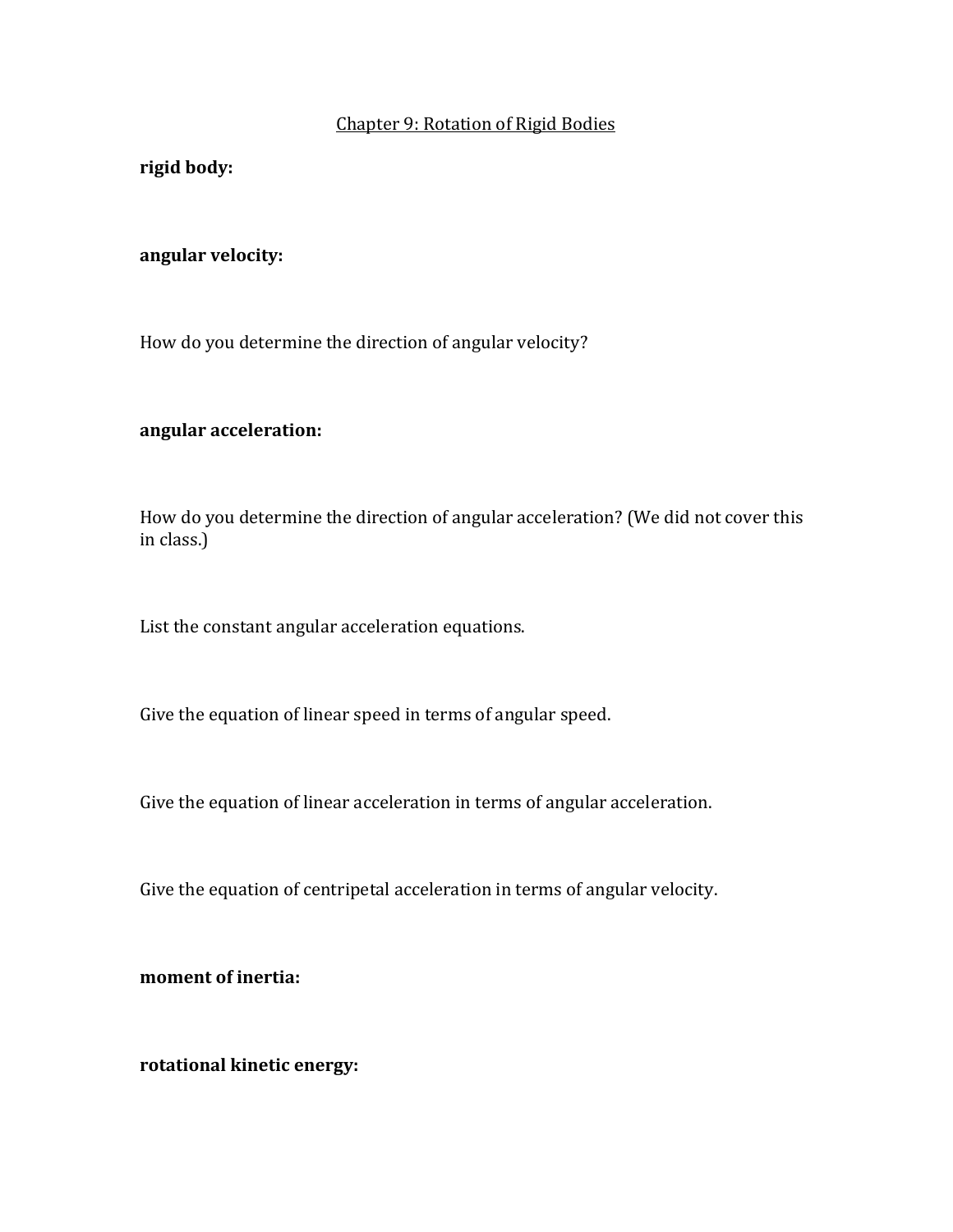What is special about the gravitational potential energy for an extended body that is different than the gravitational potential energy for a point particle?

## **parallel axis theorem:**

## **Examples: 9**

\* I also recommend you do at least one problem from each section at the end of the chapter in your University Physics book.

**Ex: 9.1** A wheel has a constant angular acceleration of 3.0 rad/s<sup>2</sup>. During a certain 4.0 s interval, it turns through an angle of 120 rad. Assuming that the wheel started from rest, how long has it been in motion at the start of this 4.0-s interval? *(t* = -8s; The wheel started from rest 8 seconds before the start of the 4.0-s interval.)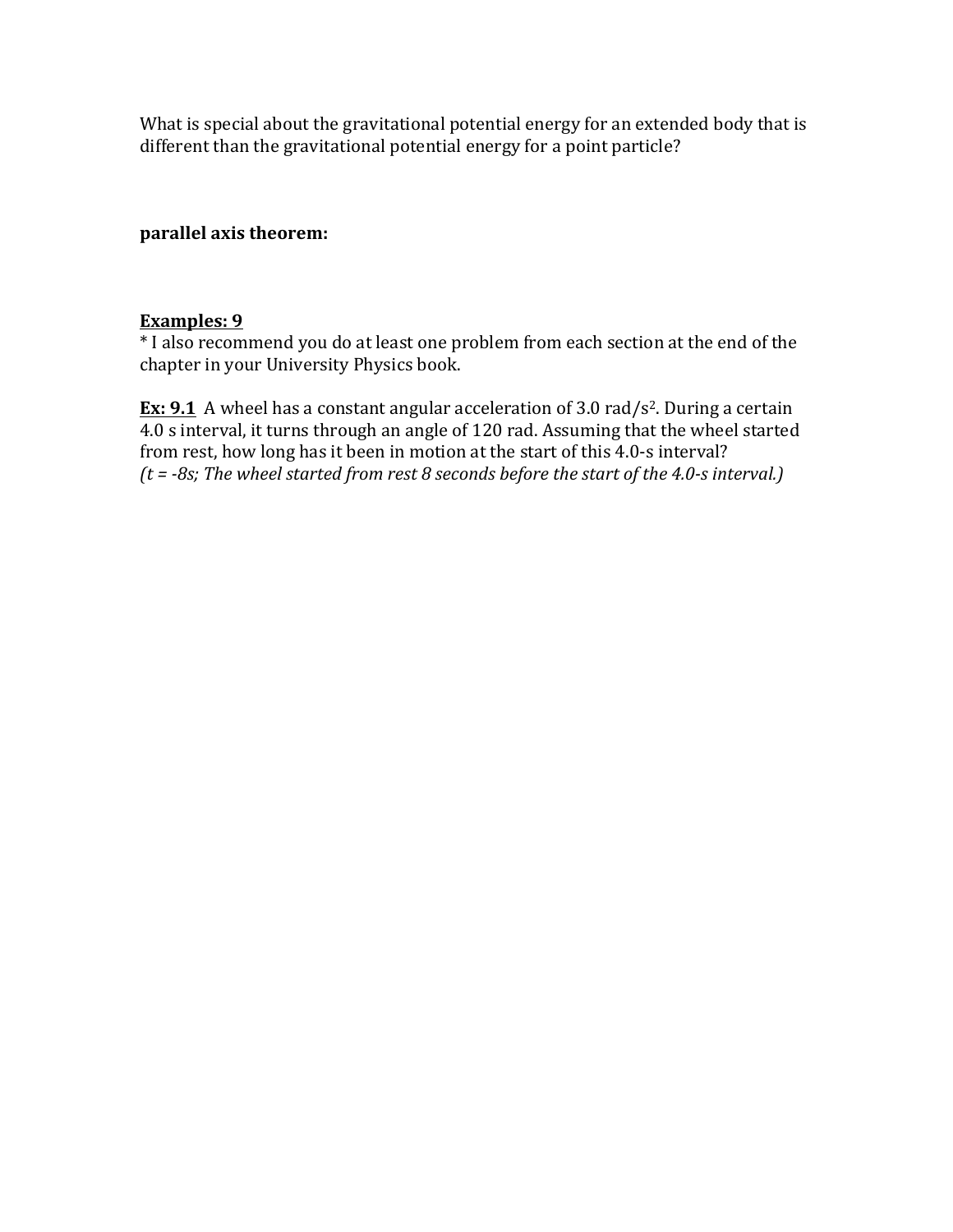**Ex:** 9.2 A flywheel with a diameter of 1.20 m is rotating at an angular speed of 200 rev/min.

a. What is the angular speed of the flywheel in radians per second? *(* $\omega$  *= 20.9 rad/s)* 

b. What is the linear speed of a point on the rim of the flywheel?  $(v = 12.5 \text{ m/s})$ 

c. What constant angular acceleration (in revolutions per minute-squared) will increase the wheel's angular speed to 1000 rev/min in 60.0 s? *(* $\alpha$  *= 800 rev/min<sup>2</sup>)* 

d. How many revolutions does the wheel make during that  $60.0 \text{ s?}$  *(* $\theta = 600 \text{ rev}$ *)* 

**Ex: 9.3** Calculate the rotational inertia of a wheel that has a kinetic energy of 24,400 J when rotating at  $602 \, \text{rev/min}$ .  $(I = 12.3 \, \text{kg} \cdot \text{m}^2)$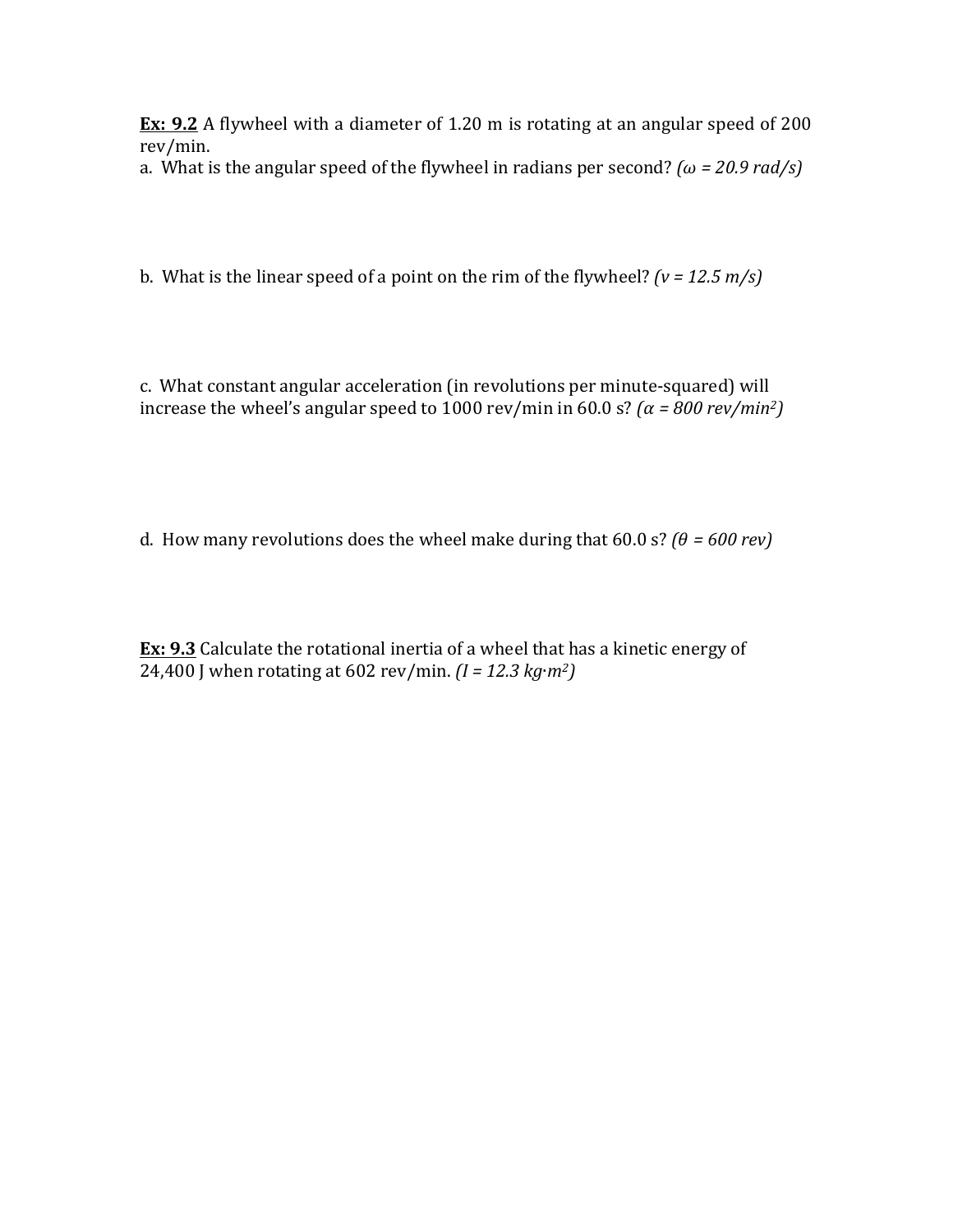**Ex: 9.4** Calculate the rotational inertia of a meter stick with mass 0.56 kg about an axis perpendicular to the stick and located at the 20 cm mark. (Treat the stick as a thin rod.)

*(I = 9.7 x 10-2 kg*∙*m2)*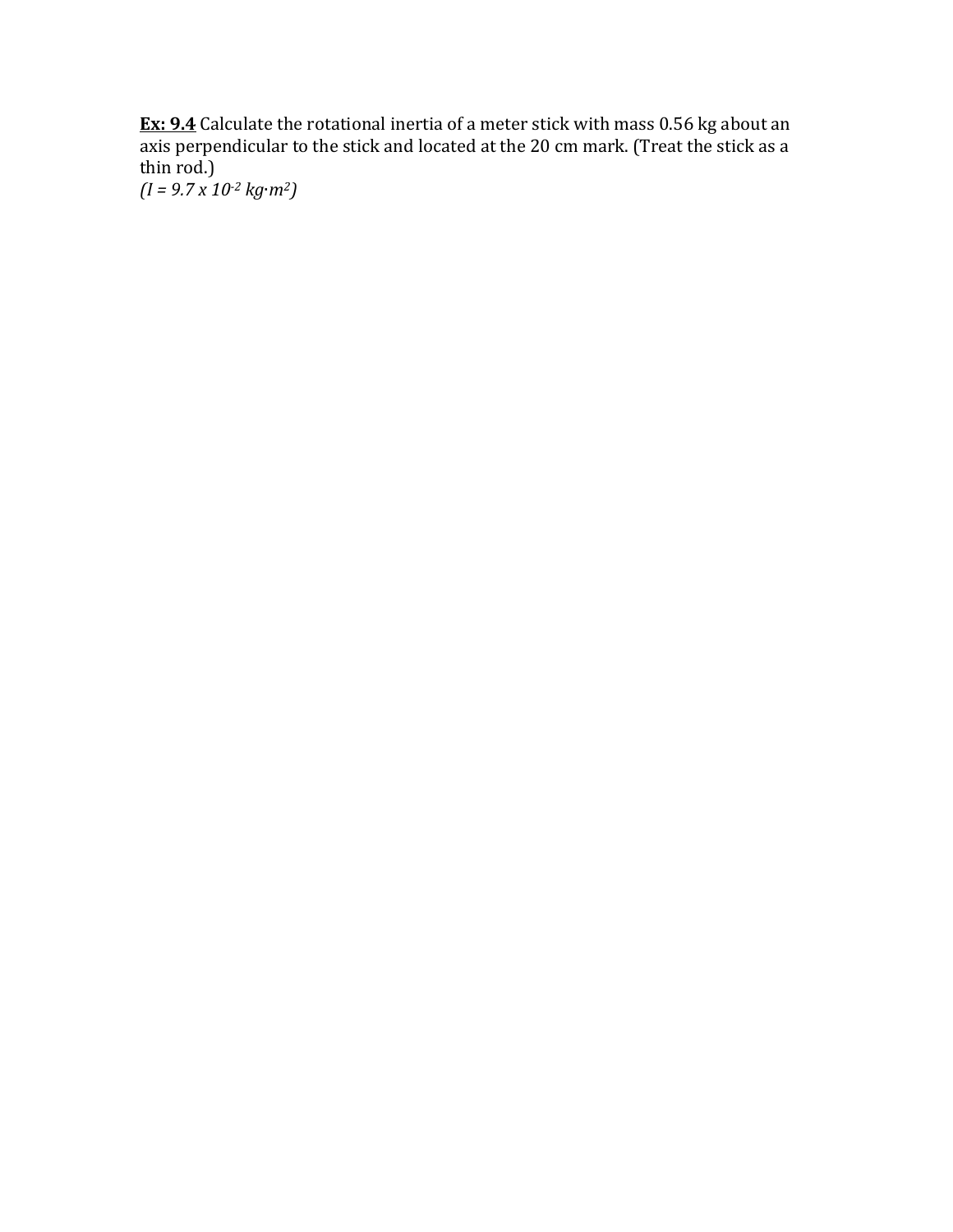### Chapter 10: Dynamics of Rotational Motion

What is the difference between translational and rotational motion?

#### **torque:**

How do you determine the direction of torque?

Give the equation for the rotational analog of Newton's second law for a rigid body.

Give the equation for the kinetic energy due to rolling without friction.

Give the equation for the condition for rolling without slipping.

List the equations for the summation of forces (in equilibrium, with linear acceleration, and with centripetal acceleration) and the summation of torques (in equilibrium and with angular acceleration).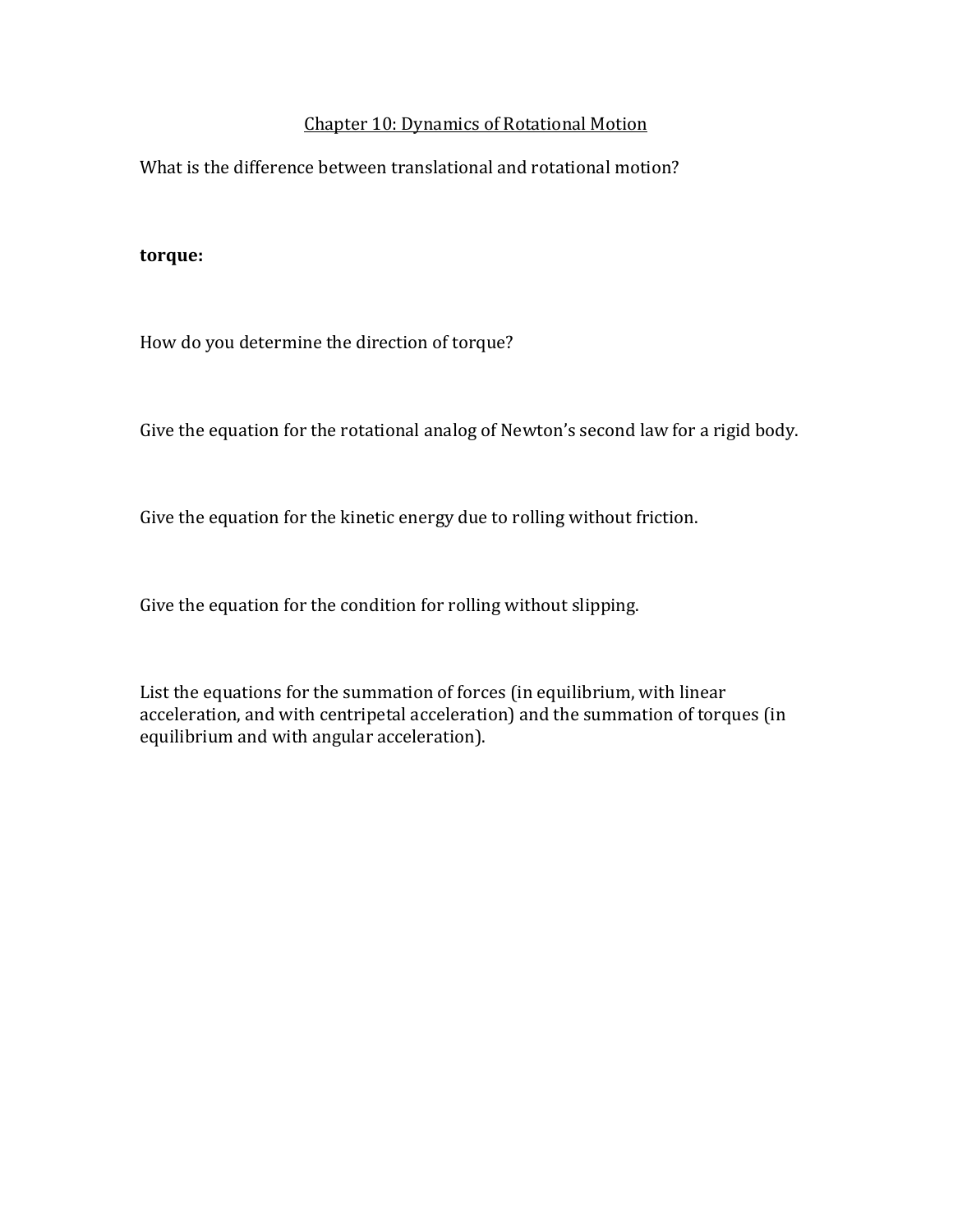Give the equation for work done by a constant torque.

Give the equation for the rotational analog of the work-energy theorem.

Give the equation for power due to a torque.

## **angular momentum:**

How do you determine the direction of angular momentum?

Under what SPECIFIC condition is angular momentum conserved?

Give the equation for the angular momentum of a rigid body rotating around a symmetry axis.

**precession:**

**precession angular speed:**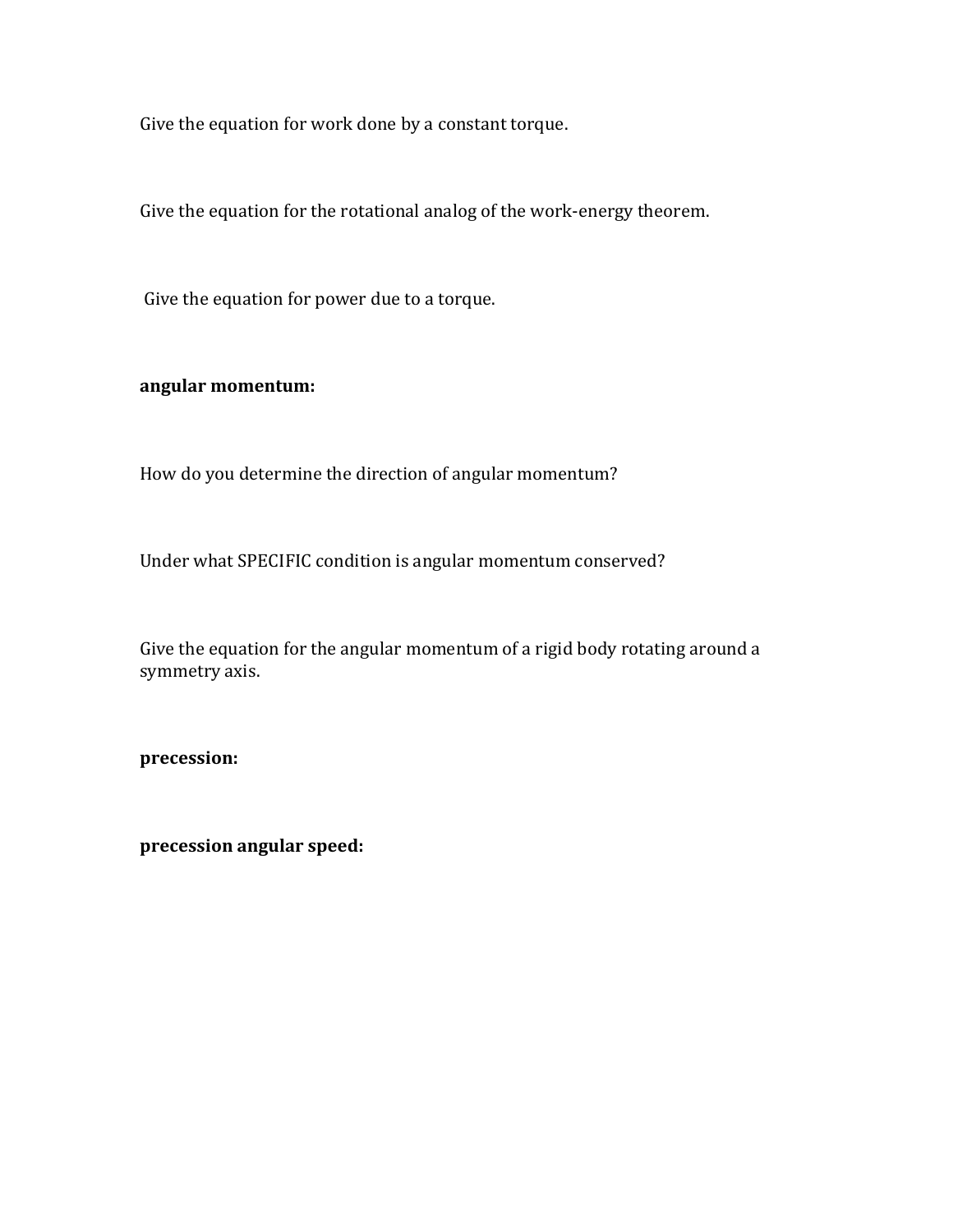# **Examples: 10**

\* I also recommend you do at least one problem from each section at the end of the chapter in your University Physics book.

**Ex: 10.1** A thin uniform rod has length 2.0 m and can pivot about a horizontal, frictionless pin through one end. It is released from rest at angle  $\theta = 40^{\circ}$  above the horizontal. Use the principle of conservation of energy to determine the angular speed of the rod as it passes through the horizontal position.  $(\omega = 3.1 \text{ rad/s})$ 

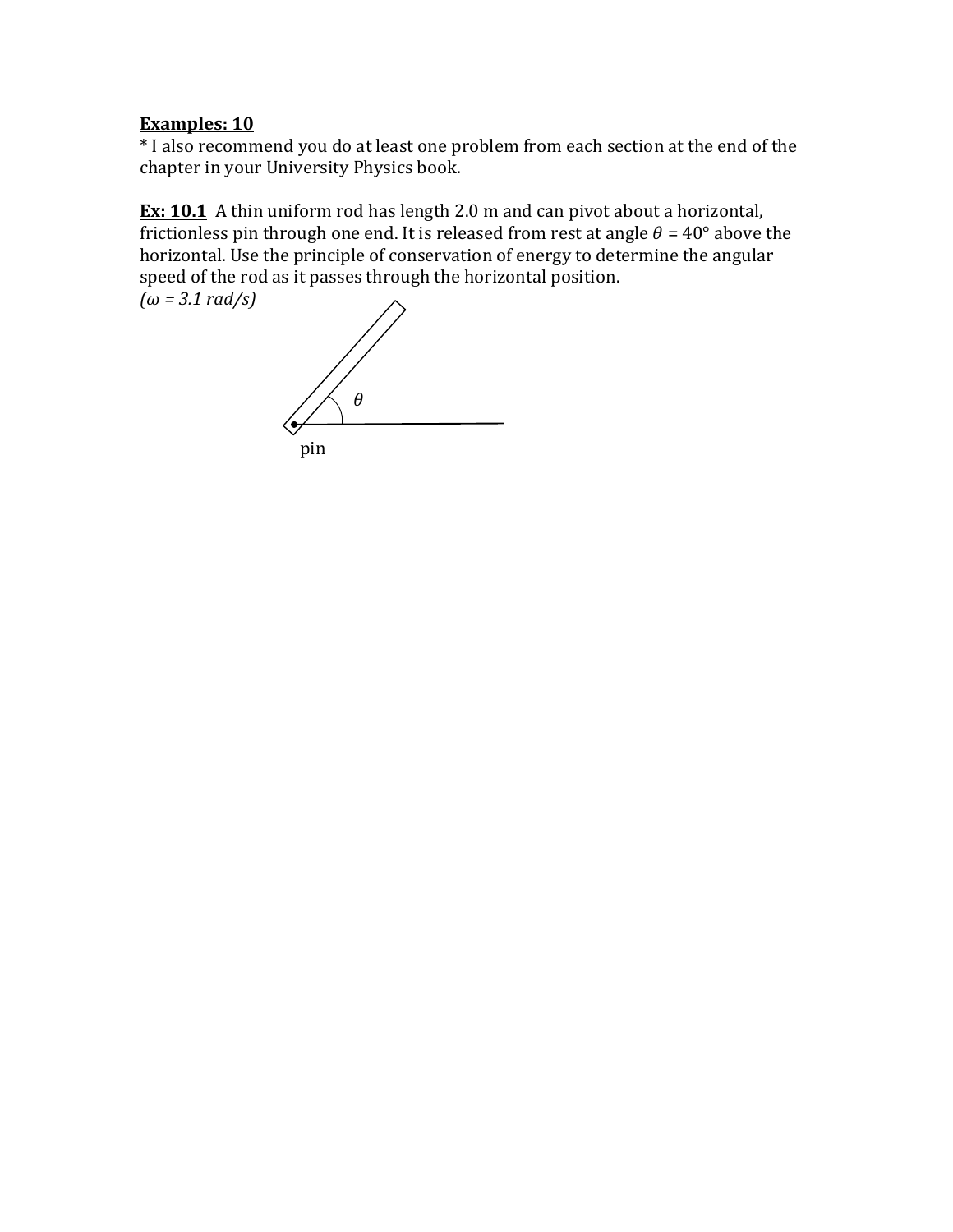**Ex:** 10.2 A 140-kg hoop rolls along a horizontal floor so that the hoop's center of mass has a speed of  $0.150$  m/s. How much work must be done on the hoop to stop it?  $(W = -3.15$  *J*)

**Ex: 10.3** At one instant, force  $\vec{F} = 4.0 \hat{j}N$  acts on a 0.025-kg object that has position vector  $\vec{r} = (2.0\hat{i} - 2.0\hat{k})$  m and velocity vector  $\vec{v} = (-5.0\hat{i} + 5.0\hat{k})$  m/s. About the origin and in unit vector notation, what are a. the object's angular momentum and

b. the torque acting on the object?

 $(a, \vec{L} = 0; b, \vec{\tau} = (8.0 \text{ N} \cdot \text{m})\hat{\imath} + (8.0 \text{ N} \cdot \text{m})\hat{k})$